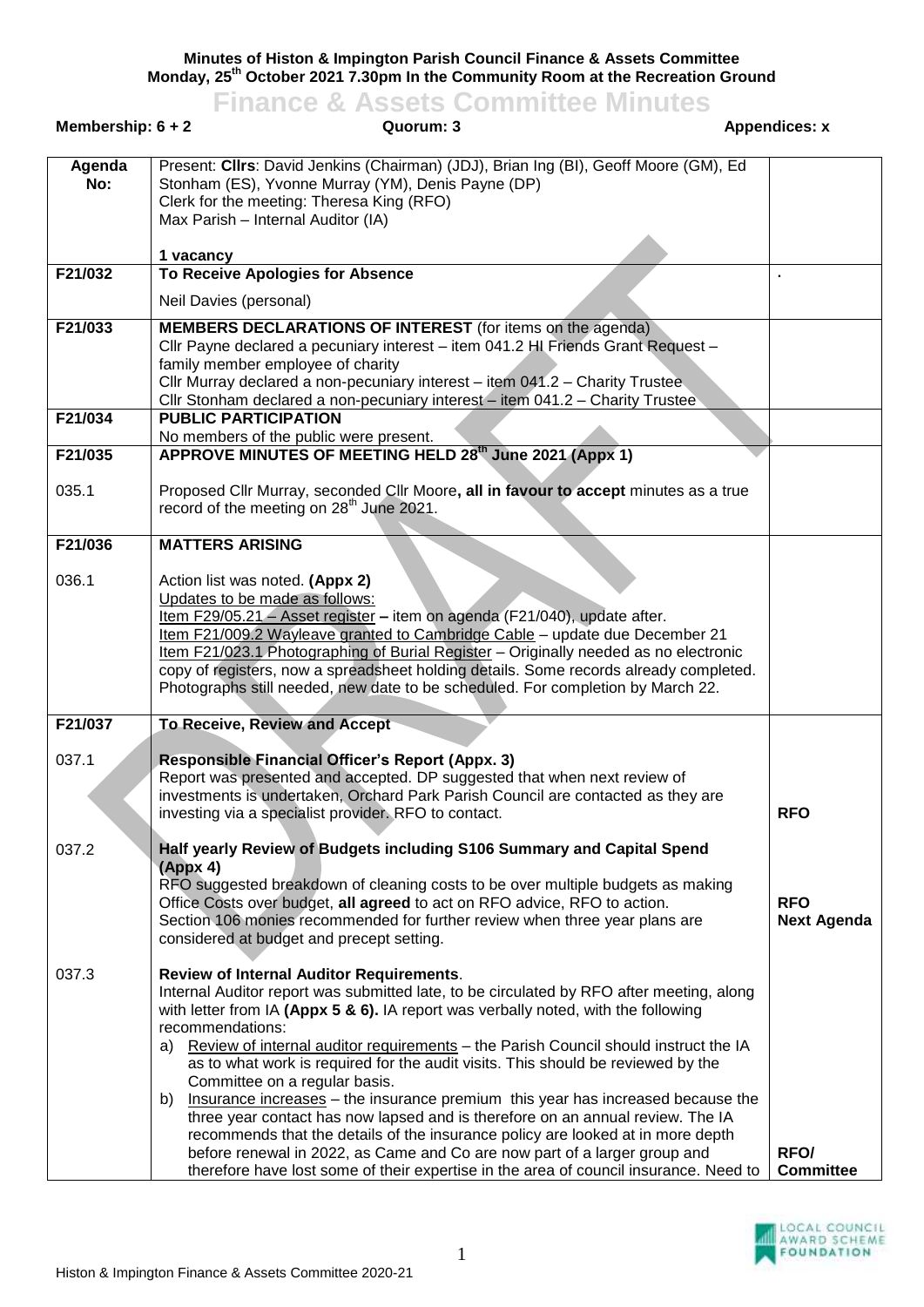|                                      | ensure excesses are correct, and the cover for bank accounts is high enough. DP<br>suggested contacting other insurance companies who work with parish councils,<br>RFO to investigate.<br>Payroll - outsourcing of payroll recommended by IA to free up the RFO time. RFO<br>C)<br>to look into suitable sources, possibly local accountancy firms, to take affect from<br>the beginning of the financial year 2022-2023.<br>Investment review - the IA suggested running a simple cashflow statement once or<br>d)<br>twice a year to allow the RFO to decide whether money should be put into<br>investment. DJ suggested individual committees should identify where budget is<br>being spent and future capital spend so this can feed into the cashflow more<br>accurately. | <b>RFO</b><br><b>RFO</b><br>RFO/<br>All<br><b>Committees</b> |
|--------------------------------------|-----------------------------------------------------------------------------------------------------------------------------------------------------------------------------------------------------------------------------------------------------------------------------------------------------------------------------------------------------------------------------------------------------------------------------------------------------------------------------------------------------------------------------------------------------------------------------------------------------------------------------------------------------------------------------------------------------------------------------------------------------------------------------------|--------------------------------------------------------------|
|                                      | The IA also presented his letter of resignation, which will be after the submission of the<br>annual return in May 2022. DP thanked the IA for his patience in his dealings with the<br>Parish Council and his work over the eight years. DP to ask local contacts for a new IA,<br>suggesting looking in the community as a first choice. DJ asked all committee members<br>to look into potential new auditors, and RFO to contact other parish councils for<br>information on their IA.                                                                                                                                                                                                                                                                                        |                                                              |
| 037.4,037.5,<br>037.6,037.7<br>037.8 | Policies for review : Effectiveness of Internal Auditor; Risk Management Plan<br>review; Financial Strategy review; Capital Spend Policy review; Systems of<br><b>Internal Control review</b>                                                                                                                                                                                                                                                                                                                                                                                                                                                                                                                                                                                     |                                                              |
|                                      | DJ stated that the policies that are due for review needed to be considered in depth,<br>and recommended a workshop to discuss them in November 2021 with an item to be<br>added to the next agenda for December. RFO was tasked with confirming status of<br>Charities.                                                                                                                                                                                                                                                                                                                                                                                                                                                                                                          | Workshop<br><b>RFO</b>                                       |
| F21/038                              | To review Precept letters received from South Cambs District Council regarding                                                                                                                                                                                                                                                                                                                                                                                                                                                                                                                                                                                                                                                                                                    |                                                              |
|                                      | 22-23 precept (Appx. 7)                                                                                                                                                                                                                                                                                                                                                                                                                                                                                                                                                                                                                                                                                                                                                           |                                                              |
|                                      | Items discussed as follows:                                                                                                                                                                                                                                                                                                                                                                                                                                                                                                                                                                                                                                                                                                                                                       |                                                              |
|                                      | Tax base figure down for Histon, LCTS discount higher - DP confirmed figures can go<br>down as is dependent on single person discounts or non-payment rates for the area -                                                                                                                                                                                                                                                                                                                                                                                                                                                                                                                                                                                                        | <b>RFO</b>                                                   |
|                                      | RFO to question<br>DP asked re the 26 new properties in Impington not appearing, will these be included                                                                                                                                                                                                                                                                                                                                                                                                                                                                                                                                                                                                                                                                           |                                                              |
|                                      | next year - RFO to enquire                                                                                                                                                                                                                                                                                                                                                                                                                                                                                                                                                                                                                                                                                                                                                        | <b>RFO</b>                                                   |
|                                      | DJ asked committee to consider what, in principle, was expected from precept, whether<br>it should be increased or left unchanged. BI suggested it should raise by inflation as a                                                                                                                                                                                                                                                                                                                                                                                                                                                                                                                                                                                                 |                                                              |
|                                      | maximum, DP said we do not spend a lot of capital as we have section 106 to spend so                                                                                                                                                                                                                                                                                                                                                                                                                                                                                                                                                                                                                                                                                              |                                                              |
|                                      | we do not need much capital.<br>DJ suggested that committee operating costs should not go up, but that consideration                                                                                                                                                                                                                                                                                                                                                                                                                                                                                                                                                                                                                                                              |                                                              |
|                                      | should be made of good capital projects committees wish to undertake.                                                                                                                                                                                                                                                                                                                                                                                                                                                                                                                                                                                                                                                                                                             |                                                              |
|                                      | DJ suggested that operational budgets be constrained to a 3% increase, look closely at                                                                                                                                                                                                                                                                                                                                                                                                                                                                                                                                                                                                                                                                                            |                                                              |
|                                      | Capital spend and bring forward those projects worthy of spend.                                                                                                                                                                                                                                                                                                                                                                                                                                                                                                                                                                                                                                                                                                                   |                                                              |
| F21/039                              | <b>Capital Projects and Spend</b>                                                                                                                                                                                                                                                                                                                                                                                                                                                                                                                                                                                                                                                                                                                                                 |                                                              |
| 039.1                                | To review spends against budgets for 2021/22 capital spend                                                                                                                                                                                                                                                                                                                                                                                                                                                                                                                                                                                                                                                                                                                        |                                                              |
|                                      | Capital spends had been authorised by Full Council in most part via Capital Bid                                                                                                                                                                                                                                                                                                                                                                                                                                                                                                                                                                                                                                                                                                   |                                                              |
| 039.2                                | process.<br>To review capital budgets for 2022/23                                                                                                                                                                                                                                                                                                                                                                                                                                                                                                                                                                                                                                                                                                                                 |                                                              |
|                                      | DJ expressed that it was important to get foresight of any forthcoming capital projects,                                                                                                                                                                                                                                                                                                                                                                                                                                                                                                                                                                                                                                                                                          |                                                              |
|                                      | hence why on every agenda. Committees to be instructed to look at Capital Spend<br>requests before the end of the year to formalise precept requests. This would allow an                                                                                                                                                                                                                                                                                                                                                                                                                                                                                                                                                                                                         |                                                              |
|                                      | approval process to take place in advance and ensure accurate precept request.<br>Committees to also be instructed to ensure all 3 year plans were similar in format.<br>To receive requests for Capital Spend projects<br>BI highlighted two projects to come forward for current financial year, out of a need for                                                                                                                                                                                                                                                                                                                                                                                                                                                              |                                                              |
| 039.3                                |                                                                                                                                                                                                                                                                                                                                                                                                                                                                                                                                                                                                                                                                                                                                                                                   |                                                              |
|                                      |                                                                                                                                                                                                                                                                                                                                                                                                                                                                                                                                                                                                                                                                                                                                                                                   |                                                              |
|                                      | Health and Safety repairs; Tennis grass court fence replacement (2 or 4 sides) and                                                                                                                                                                                                                                                                                                                                                                                                                                                                                                                                                                                                                                                                                                |                                                              |
|                                      | replacement safety matting below two Recreation ground play area items pieces of<br>equipment.                                                                                                                                                                                                                                                                                                                                                                                                                                                                                                                                                                                                                                                                                    |                                                              |
|                                      | YM added that staff had worked with her to review all play inspection reports in order to                                                                                                                                                                                                                                                                                                                                                                                                                                                                                                                                                                                                                                                                                         |                                                              |

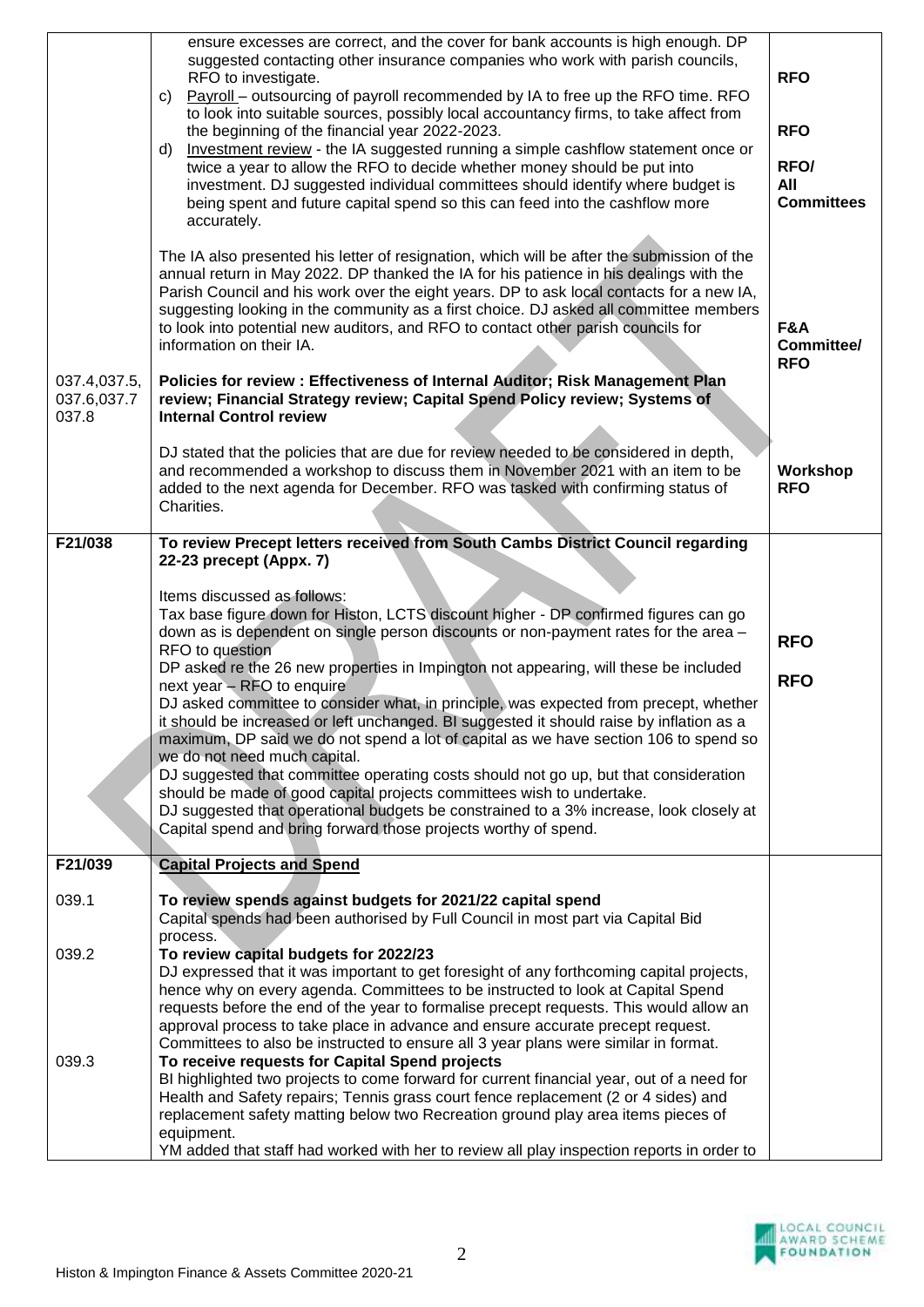|         | create replacement and maintenance schedule for all play equipment, this information<br>then being added to the asset register. This in turn would provide information for the<br>Recreation Ground three year plan in order to maintain equipment.                                                                                                                                                                                                                                                                                                                                                                                                                                                                                                                                                                                                                                                                                                                                                                                                                                                                                                                                                                                                                                                                                             |  |
|---------|-------------------------------------------------------------------------------------------------------------------------------------------------------------------------------------------------------------------------------------------------------------------------------------------------------------------------------------------------------------------------------------------------------------------------------------------------------------------------------------------------------------------------------------------------------------------------------------------------------------------------------------------------------------------------------------------------------------------------------------------------------------------------------------------------------------------------------------------------------------------------------------------------------------------------------------------------------------------------------------------------------------------------------------------------------------------------------------------------------------------------------------------------------------------------------------------------------------------------------------------------------------------------------------------------------------------------------------------------|--|
| F21/040 | To receive update on Asset Register review and Maintenance                                                                                                                                                                                                                                                                                                                                                                                                                                                                                                                                                                                                                                                                                                                                                                                                                                                                                                                                                                                                                                                                                                                                                                                                                                                                                      |  |
| 040.1   | Verbal update provided. YM, GM and RFO have met to discuss the new asset register<br>and refined the spreadsheet, the format of which would tie in very well with the<br>proposed new committee structure. Two pilot items were selected where data was<br>easily obtainable, 12 New Road and the play equipment and this had begun to be<br>entered into the spreadsheet. YM said more details received following inspection on life<br>of equipment, which would also be added.<br>The timetable for completion of the register is the end of this financial year. The<br>proposed new committee structure will support its use and help to complete<br>information. Reports will be provided to show the usefulness such as play equipment<br>reports for maintenance etc.                                                                                                                                                                                                                                                                                                                                                                                                                                                                                                                                                                   |  |
| F21/041 | Clirs Stonham, Murray and Payne left the meeting. Max Parish also left the                                                                                                                                                                                                                                                                                                                                                                                                                                                                                                                                                                                                                                                                                                                                                                                                                                                                                                                                                                                                                                                                                                                                                                                                                                                                      |  |
| 041.1   | meeting.<br><b>Public Bodies (Admission to Meetings) Act 1960 Exclusion of the Press and</b><br>Public - to resolve that in accordance with Section 1(2) of the Public Bodies<br>(Admission to Meetings) Act 1960 and by reason of the confidential nature of the<br>remainder of the business, the Press and the Public be excluded from the<br><b>Meeting</b>                                                                                                                                                                                                                                                                                                                                                                                                                                                                                                                                                                                                                                                                                                                                                                                                                                                                                                                                                                                 |  |
|         | All in favour to hold session in private.                                                                                                                                                                                                                                                                                                                                                                                                                                                                                                                                                                                                                                                                                                                                                                                                                                                                                                                                                                                                                                                                                                                                                                                                                                                                                                       |  |
| 041.2   | <b>HI Friends Grant request- Funding for role of Dementia Worker</b><br>The grant request letter received from HI Friends regarding the support of the Dementia<br>worker was discussed. Points made included:<br>Letter appears to have three parts: a possible refund PC might be due, a request<br>for funding and the option for an SLA with more frequent reports to be sorted;<br>As a grant funder, Parish Council should not ask for a refund;<br>$\bullet$<br>HI Friends have reduced their claims on us in the past due to the impact of COVID;<br>$\bullet$<br>It is a local Parish Council and a local charity.<br>$\bullet$<br>CIIr Moore proposed a letter be written stating that no refund was needed and that<br>funds would be released. Content should also state that the committee understood that<br>a request for additional funding was required, that this should be articulated and sent to<br>the Parish Council for consideration, including approximate budgets for information. It<br>was suggested a form of Service Level Agreement be agreed for the funding request<br>for 2022-23 for 1 <sup>st</sup> April so that council aware of exactly what funding is being used for,<br>with regular updated provided. Possibly co-working with the proposed new Health and<br>Wellbeing Committee could be pursued. |  |
| 041.3   | Public Bodies (Admission to Meetings) Act 1960 Re-admittance of the Press and the<br>Public - to resolve that the confidential business having been concluded, the Press and<br>the Public be re-admitted to the Meeting                                                                                                                                                                                                                                                                                                                                                                                                                                                                                                                                                                                                                                                                                                                                                                                                                                                                                                                                                                                                                                                                                                                        |  |
|         | All in favour and agreed                                                                                                                                                                                                                                                                                                                                                                                                                                                                                                                                                                                                                                                                                                                                                                                                                                                                                                                                                                                                                                                                                                                                                                                                                                                                                                                        |  |
| F21/042 | Date of next meeting(s)                                                                                                                                                                                                                                                                                                                                                                                                                                                                                                                                                                                                                                                                                                                                                                                                                                                                                                                                                                                                                                                                                                                                                                                                                                                                                                                         |  |
|         | $6th$ December 2021, 10 <sup>th</sup> January 2022 (precept setting)                                                                                                                                                                                                                                                                                                                                                                                                                                                                                                                                                                                                                                                                                                                                                                                                                                                                                                                                                                                                                                                                                                                                                                                                                                                                            |  |
| F21/043 | How to Communicate 28 <sup>th</sup> June F&A meeting on website, and to request items<br>for Next Agenda(s)<br>Website: Resignation of IA after 8 years of support, looking for new IA                                                                                                                                                                                                                                                                                                                                                                                                                                                                                                                                                                                                                                                                                                                                                                                                                                                                                                                                                                                                                                                                                                                                                          |  |
|         | Next Agenda: Committee 3 year Capital Spend plans review; Committee Budget<br>review for 2022-23; Review of Section 106 funds;                                                                                                                                                                                                                                                                                                                                                                                                                                                                                                                                                                                                                                                                                                                                                                                                                                                                                                                                                                                                                                                                                                                                                                                                                  |  |